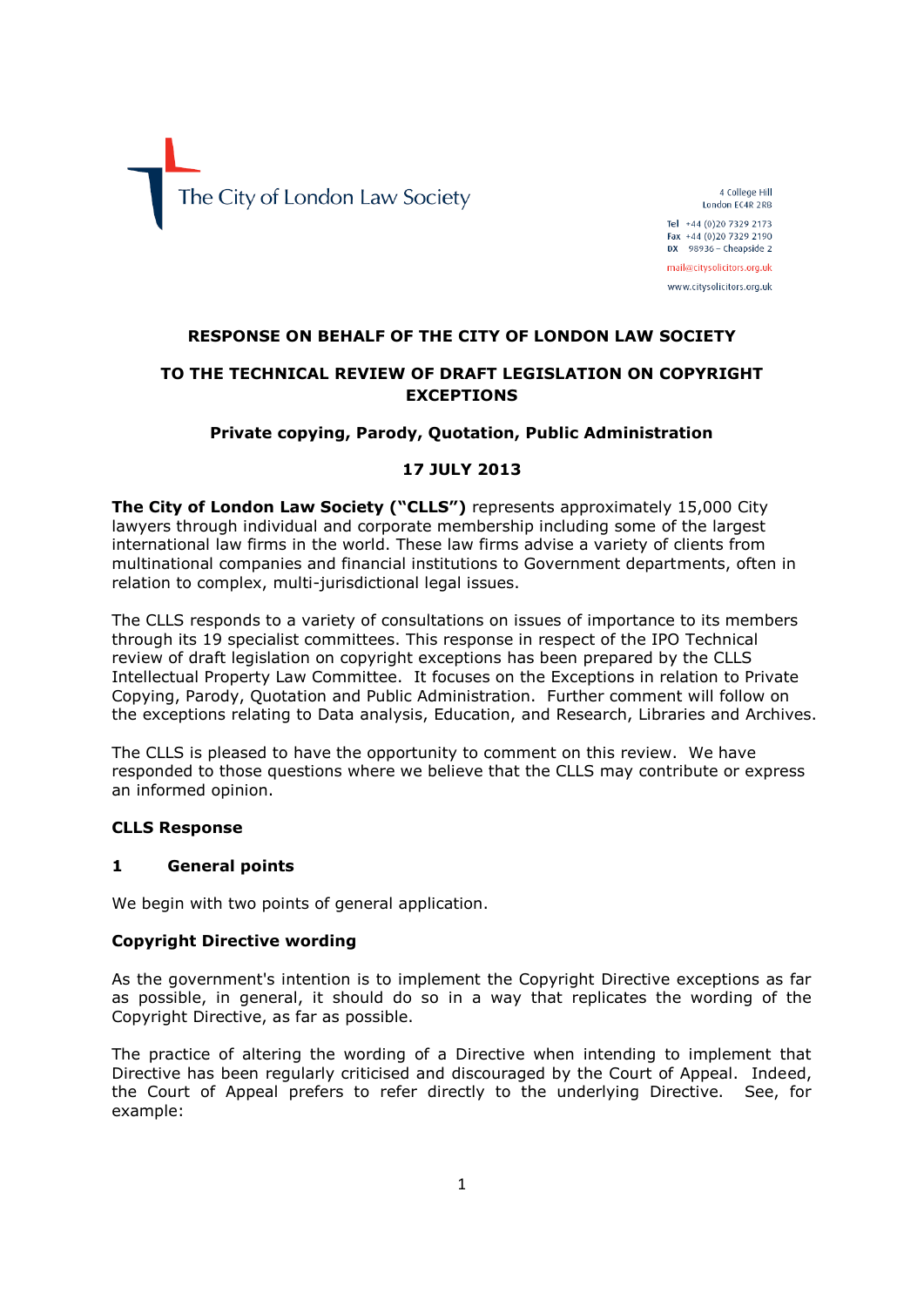*The UK has implemented the Directive, amending the Copyright Designs and Patents Act 1988 by the Copyright and Rights in Database Regulations 1997 (SI 1997/3032). Both sides were agreed that nothing turns on the Act as amended: that it means exactly whatever is meant by the Directive, no more and no less. As is so depressingly common the draftsman has gone to a lot of trouble to rephrase and re-write what he could and should have simply copied from the Directive. I do not bother with the re-write.* Per Jacob LJ in *Football Dataco Ltd v Sportradar GmbH* [2011] EWCA Civ 330 at [12]

*The key legislation is the Trade Marks Directive. The UK Act of Parliament implementing it is the 1994 Act. No one suggests the Act has a different meaning from the Directive. Pointlessly it renumbers and to some extent re-words the language.* Per Jacob LJ in *Intel Corporation Inc v CPM United Kingdom Limited* [2007] EWCA Civ 431 at [13]

*Before proceeding to do so, I set out the two infringement provisions in play here. I take them from the Directive because it makes this judgment more intelligible to a reader in another EU country, our Parliamentary draftsman having unhelpfully implemented the Directive verbatim but with re-numbering.* Per Jacob LJ in *Reed Executive plc v Reed Business Information Ltd* [2004] EWCA Civ 159 at [19]

*It is common ground that the scope of protection of a UK registered design is now governed by the Registered Designs Act 1949 as very substantially amended to implement the Designs Directive 98/71. As usual neither side saw any point in referring to the amended Act. What matters is the text of the Directive.* Per Jacob LJ in *Dyson Limited v Vax Limited* [2011] EWCA Civ 1206 at [3].

### **Contract over-rides**

We have serious doubts about the legality of using a statutory instrument to interfere with a fundamental tenet of English law, namely freedom of contract, in the absence of a Directive requiring that interference.

It is not standard practice to make all exceptions under UK copyright law subject to mandatory overrides of conflicting contract terms. Instead, this has been introduced in a limited number of specific cases as a result of implementation of specific provisions of copyright Directives, in particular under the Software Directive and the Database Directive.

There is no basis in Article 5.3 of Directive 2001/29 for supporting permitted exceptions with a mandatory contract override. Instead the permitted exceptions are carefully limited and expressly made subject to the Berne Convention 3 step test.

Moreover, Article 9 of Directive 2001/29 makes it clear that the provisions of the Directive are without prejudice to the law of contract. In contrast to specific provisions in the Software Directive (Dir 2009/24 Article 8) and Database Directive (Dir 96/9 Articles 13 and 15), Article 9 of Directive 2001/29 does not contain any provisions stating that contractual terms conflicting with permitted exceptions are null and void. The only express restrictions on rights holders are in Article 4, in the context of technological measures and rights management, and are of limited scope.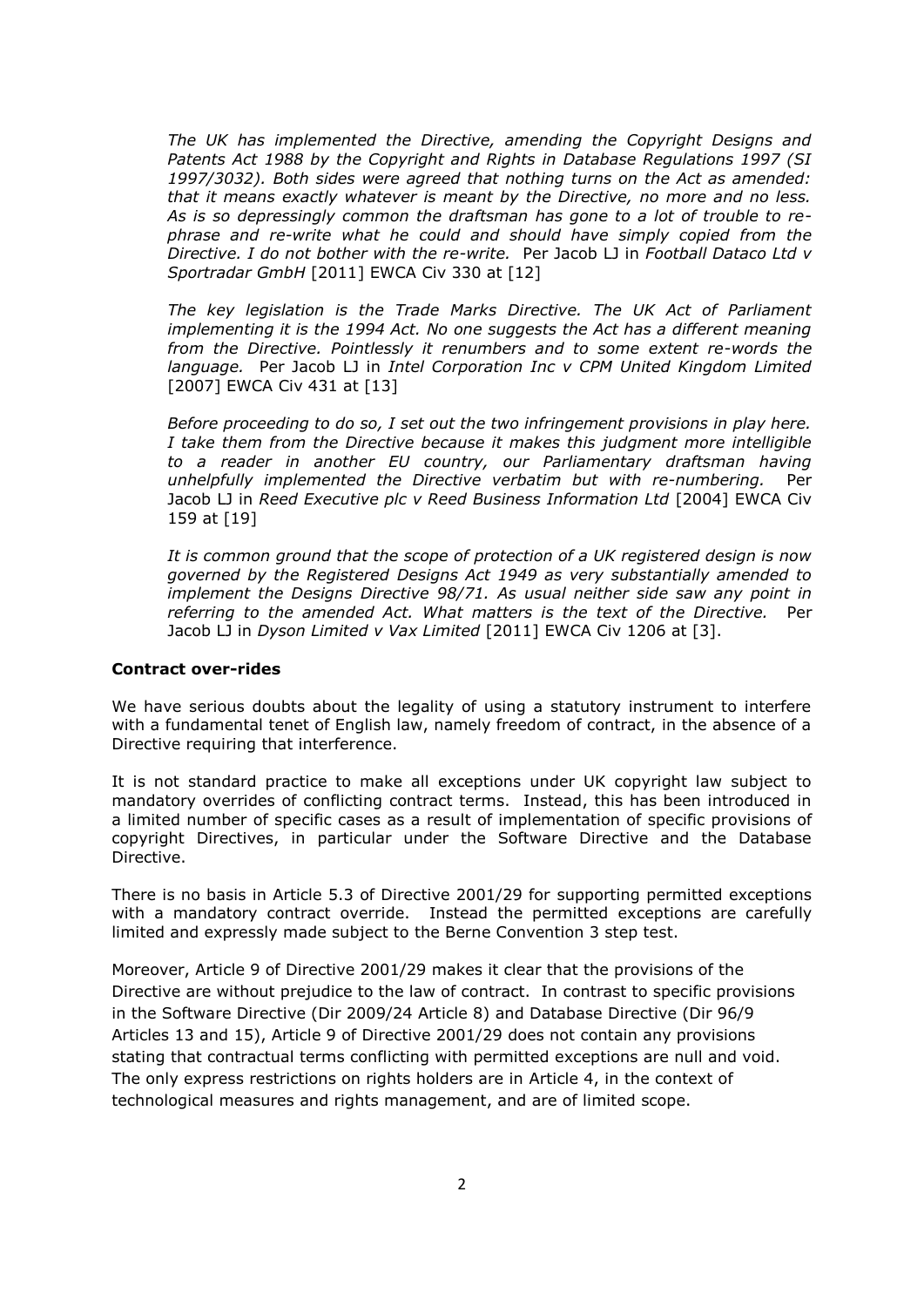It is further notable that the specific provisions in relation to which the Software and Database Directives make conflicting contract terms null and void are all mandatory provisions, and that contract terms that conflict with the optional exceptions in Article 6.2 (and 9) of the Database Directive, or with Article 5.1 of the Software Directive are not rendered null and void.

Further, if effective technological measures can be applied to avoid the application of the exceptions, then it makes no sense that contracts cannot also avoid their application. The proposed position is inconsistent.

If a licensee chooses to accept less flexibility in return for paying less, then the relevant contract should be able to reflect that.

We believe therefore that the contract over-rides should be removed.

## **2 [Private copying](http://www.ipo.gov.uk/techreview-private-copying.pdf)**

### **CLLS response**

We have prepared the below mark-up and related comments. We have given our drafting reasons where we feel the amendment needs further explanation.

### **Wording**

(1) Copyright in a work is not infringed where an individual uses a copy of a copyright work lawfully acquired by him to make a further copy of that work Copyright in a work is not infringed by the making by a natural person of a copy or copies of that work on any medium provided that:

(a) the natural person lawfully obtained the work with the authority or licence of the owner of the copyright in the work or pursuant to this section;

(b) the *further* copy is made for that individual's natural person's private use and for ends that are, at no time, neither directly nor indirectly commercial;

(c) the copy from which the further copy is made work is held by the individual natural person on a permanent basis (for example it is not solely a copy that is rented, lent, performed, showed, played or communicated to the individual natural person for a specified period or borrowed from a library); and

(d) the making of the further copy does not involve the circumvention of effective technological measures applied to the copy from which it is made section 296ZA does not apply.

(2) Copyright is infringed where an individual who has made a further copy of a copyright work pursuant to s-Subsection (1) ceases to apply when the natural person:

(a) permanently transfers the copy made (including the medium on which the copy was made) to another person; or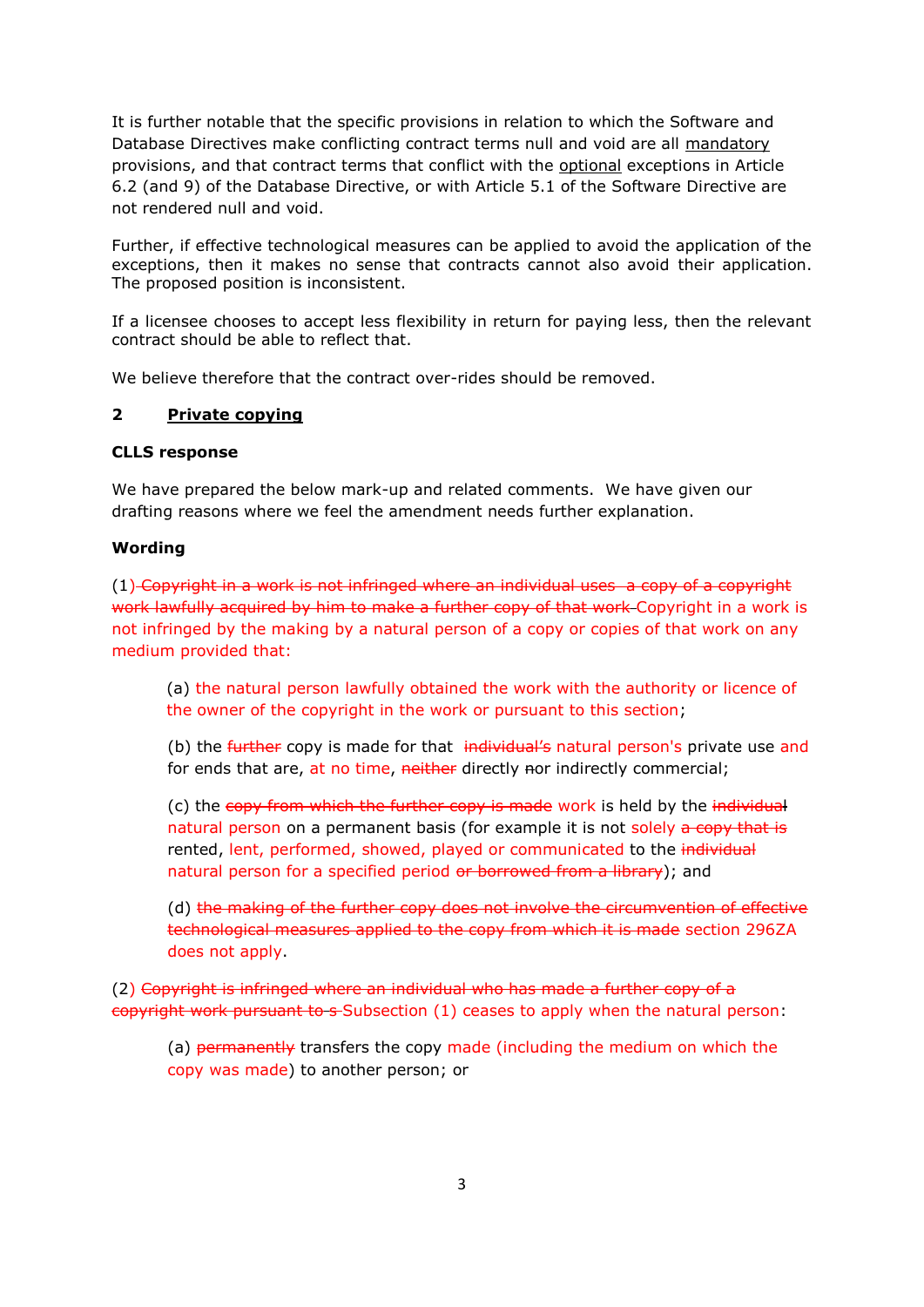(b) permanently transfers the  $\epsilon$ opy work from which  $\frac{1}{k}$  is the copy was made to another person without destroying the further copy

and the further copy made shall in those circumstances be treated as an infringing copy from the date on which subsection (1) ceases to apply.

(3) Nothing in subsection (2) prevents an individual a natural person from storing a further copy made pursuant to subsection (1) in an electronic storage facility accessed by means of the internet or similar means, where that facility is provided for his sole private use only that natural person can access the electronic storage facility for retrieval of that copy.

(4) Copyright in a work is not infringed by the making by an electronic storage facility of a copy of that work where subsection (3) applies.

(4) To the extent that the term of any contract purports to restrict or prevent the doing of any act which would otherwise be permitted by this section, that term is unenforceable.

### **Drafting reasons and comments**

- 1 Other exceptions referring to copying (e.g. sections 28A and 31A) refer to the making of copies, rather than using a copy to make a copy, and in our view the simpler and consistent drafting we have suggested is preferable.
- 2 It is cumbersome to refer to a further copy made of a copy of a copyright work. It is simpler to refer to a copy of a copyright work.
- 3 Our proposed structure in the introductory wording to Section 28 B (1) is consistent with the present drafting of section 28A.
- 4 "Natural person" is the term used in the Copyright Directive and we do not see a reason why that wording should not be replicated.
- 5 The Copyright Directive refers to "reproductions" (plural) and we do not see a reason why that wording should not be replicated.
- 6 Any "medium" is referred to in the Copyright Directive and we do not see a reason why that wording should not be replicated.
- 7 We consider that the word "acquired" is too open to interpretation and may not include a work that is obtained under licence.
- 8 It is unclear whether "a copy of a copyright work lawfully acquired by him" includes a copy, for instance, obtained under another permitted act. We consider it better to refer to an acquisition which has been authorised by the copyright owner (subject to the next note).

The following example based on the time-shifting exception demonstrates why, in our view, "lawful acquisition" is, of itself, over-inclusive and why the government's policy and its intention not to include "fair compensation" require the addition of the "authority or licence" wording.

If an individual created a time-shifted copy of a broadcast under section 70, that copy would arguably be a lawfully acquired copy of a copyright work. That "timeshifted" copy could then be further copied. This, in combination with subsection 3, would enable the individual to make a copy in remote cloud storage. A viewer could make a time-shifting copy on his local device then send it to the cloud and delete the local copy. This result would drive a coach and horses through the "in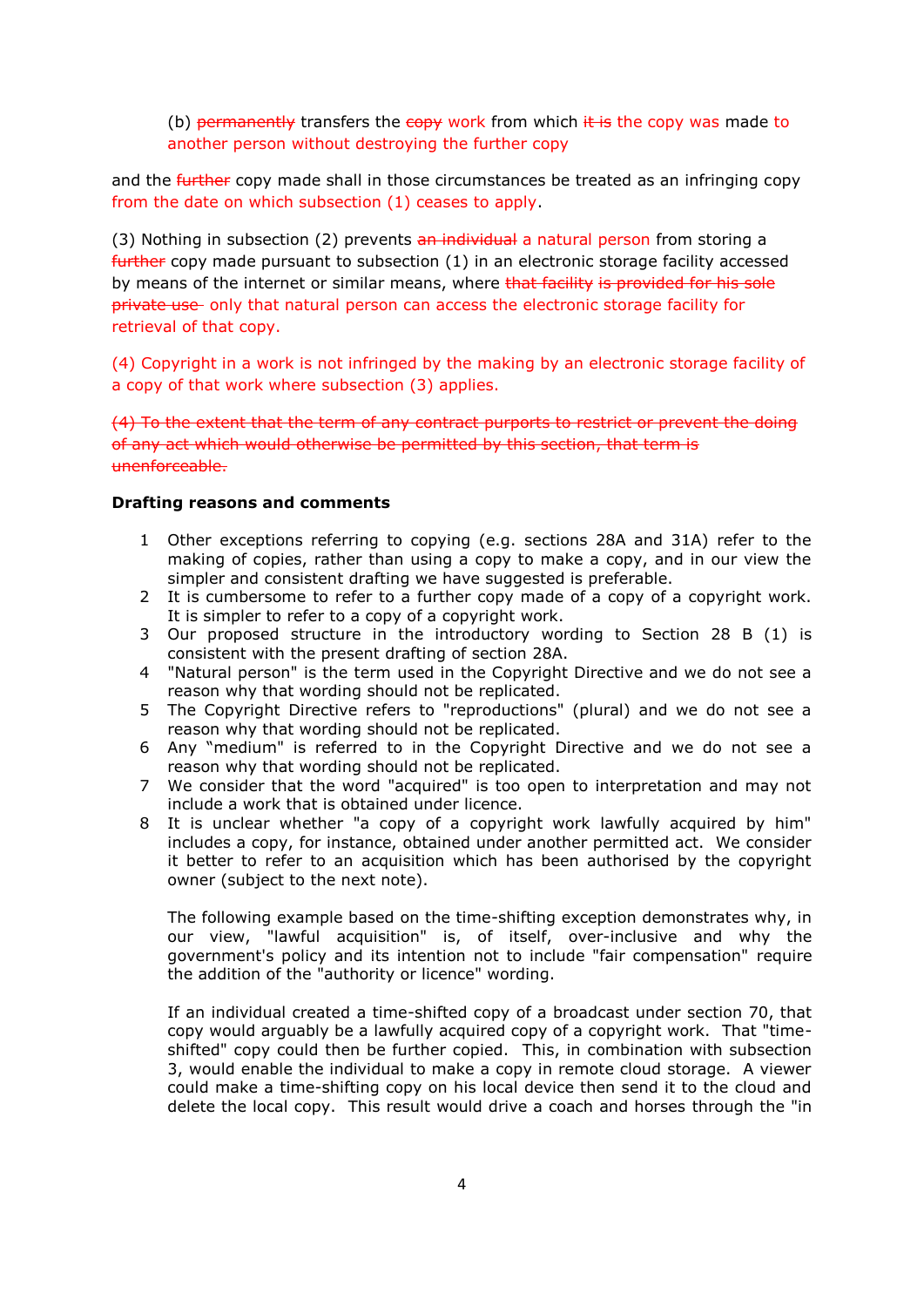domestic premises" limitation to the time-shifting defence introduced to implement the Copyright Directive.

- 9 We assume that the intention is that individuals will be able to make further private copies of private copies they have made pursuant to this section; otherwise it would be impractical for individuals to have to return to the original source to make further copies.
- 10 There is an "and" in the equivalent wording of section 28B(1)(b) in the Copyright Directive and we do not see a reason why that wording should not be replicated.
- 11 The proposed drafting is unclear as to when the individual's "ends" would be established. If, for example, an individual made a copy with no commercial ends but those ends changed later on, then the exception should cease to apply.
- 12 "Solely" acknowledges that works that are, for example, communicated to the public may also be held on a permanent basis by an individual.
- 13 To ensure clarity on what forms of access to a work do not enable an individual to make a private copy of that work, more of the relevant restricted acts which might form the basis of that individual's access should be listed.
- 14 To avoid any discrepancies in the wording between this section and section 296ZA, in our view section 296ZA should be simply cross-referenced.
- 15 As drafted, the wording of subsection 28B(2) appears to create a new restricted act (that of "permanent transfer") within the drafting of an exception. This is unsatisfactory for many reasons, not least that "permanent transfer" is not one of the restricted acts and there has been no consultation on creating such a restricted act. In our view, the intention of subsection 2 is better served by disapplying subsection (1) rather than referring to an infringement if the conditions of subsection 2 are not satisfied.
- 16 The additional wording in subsection 28B(2)(a) clarifies that if, for example, an individual transfers a digital music player containing private copies then the exception would not apply to those copies.
- 17 Use of permanently in subsection 28B(2) suggests that temporary transfer to another person would be permissible.
- 18 Section 28B(2)(b), as currently drafted, suggests that if the individual destroys the further copy but transfers the original, there would not be an infringement. This arguably suggests that transfer of digital copyright works in these circumstances is lawful and that the principles in the *UsedSoft v Oracle* case apply to copyright works other than computer programs. Regardless of the correctness of that position (which has yet to be decided), a resolution should not be introduced by the back door in this exception. We would therefore prefer that the "without destroying the further copy" wording be deleted.
- 19 It is very difficult to imagine any electronic storage facility being provided for anyone's "sole private use", as the whole purpose of cloud storage is that many people share the same facility. We therefore suggest that the wording be amended as shown.
- 20 As the government wishes this exception to apply to private cloud storage, it should be made clear that the private cloud storage providers also do not infringe copyright by receiving the copies which the individual is entitled to make.
- 21 As discussed, if effective technological measures can be applied to avoid the application of the exception then it makes no sense that contract terms cannot also avoid its application. The proposed position is inconsistent.
- 22 A vast number of contracts will already have been entered into which prohibit private copying. It would be very unfortunate and could lead to any number of unintended unfortunate consequences if those terms were ruled retrospectively unenforceable. For example, a term of a current agreement might provide that a licensee is not able to do any act other than those which it is entitled to perform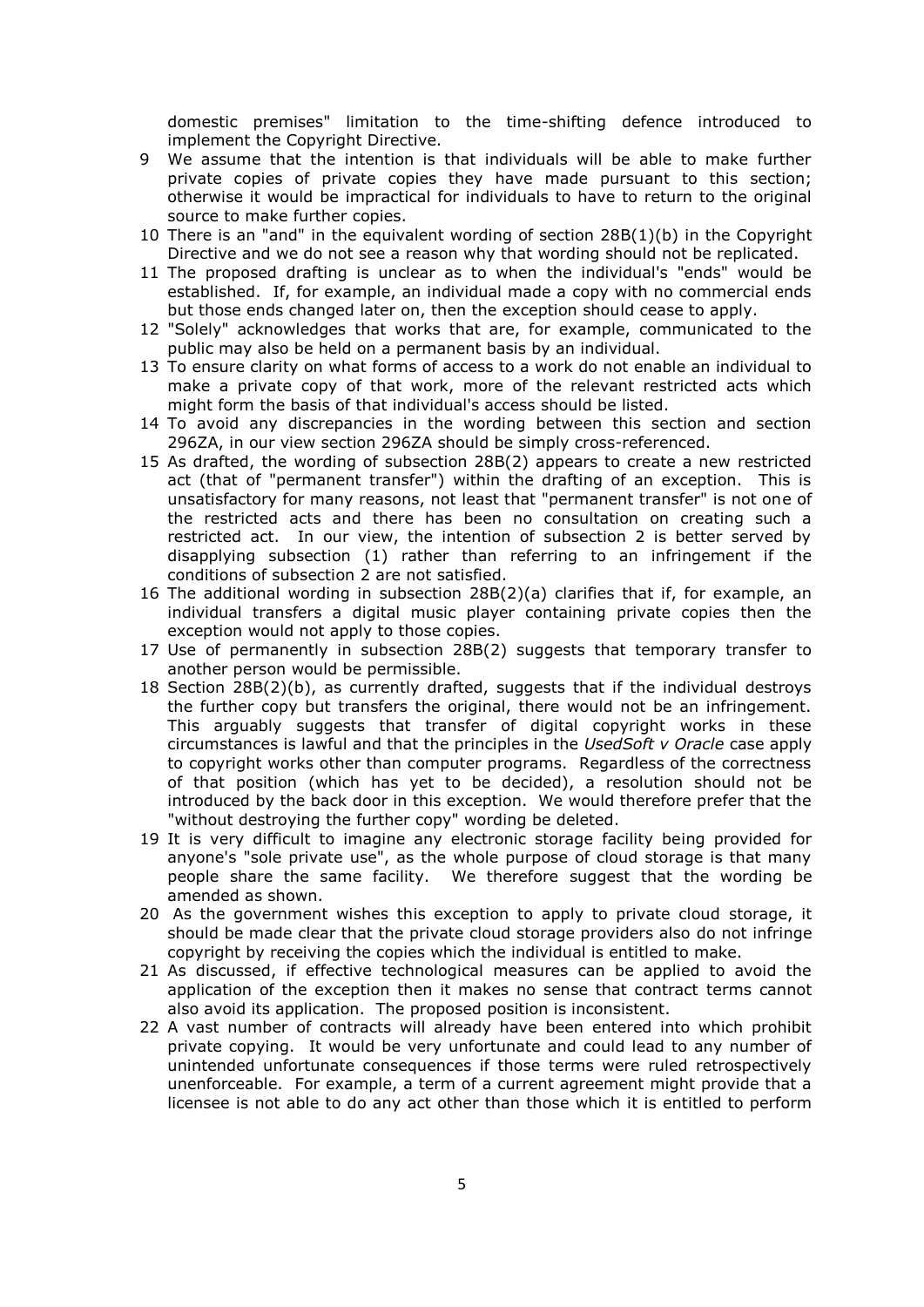under the terms of the licence. Is that term, as a whole, to be declared unenforceable? That appears to be the effect of the current wording.

### **3 [Caricature, parody and pastiche](http://www.ipo.gov.uk/techreview-parody.pdf)**

### **CLLS response**

We have prepared the below mark-up and related comments. We have given our drafting reasons where we feel the amendment needs further explanation

## **Wording**

- (1) Copyright in a copyright work is not infringe[d] by any fEair dealing with the a work for the purposes of caricature, parody or pastiche does not infringe any copyright in the work does not infringe any copyright in the work.
- (2) In determining whether the use of a work is fair dealing for the purpose of this section, a court shall take into account all matters which appear to it in the particular circumstances to be relevant and, amongst other things, shall have regard to:
	- a) the nature of the commercial use of the caricature, parody or pastiche;
	- b) the extent of the author's own intellectual creation in the caricature, parody or pastiche;
	- c) the extent to which the caricature, parody or pastiche could be a substitute for the normal exploitation of the work: and
	- d) the extent of the work used compared to the transformative nature of the caricature, parody or pastiche.

To the extent that the term of a contract purports to restrict or prevent the doing of any act which would otherwise be permitted under this section, that term is unenforceable.

(3) No inference shall be drawn from this section as to what does or does not amount to an infringement of the rights contained in Chapter IV of this Part.

### **Drafting reasons and comments**

- 1 The Copyright Directive refers to "purpose" rather than "purposes" and we do not see a reason why that wording should not be replicated.
- 2 It is cumbersome to refer to "Copyright in a copyright work…" The proposed rewording of subsection (1) mirrors the structure of the existing fair dealing exceptions. There is no reason to depart from that structure, particularly as the exception should be grouped, as proposed, with the other fair dealing exceptions. That structure is also more consistent with the structure of the exception in the Copyright Directive.
- 3 In the (understandable) absence of definitions of caricature, parody and pastiche and without knowing how fair dealing might operate in this context (even though it is well established in other contexts), we recommend including reference to a number of "fair dealing factors" to which a court (and copyright owners, users and their advisers) can refer in deciding whether the exception applies. We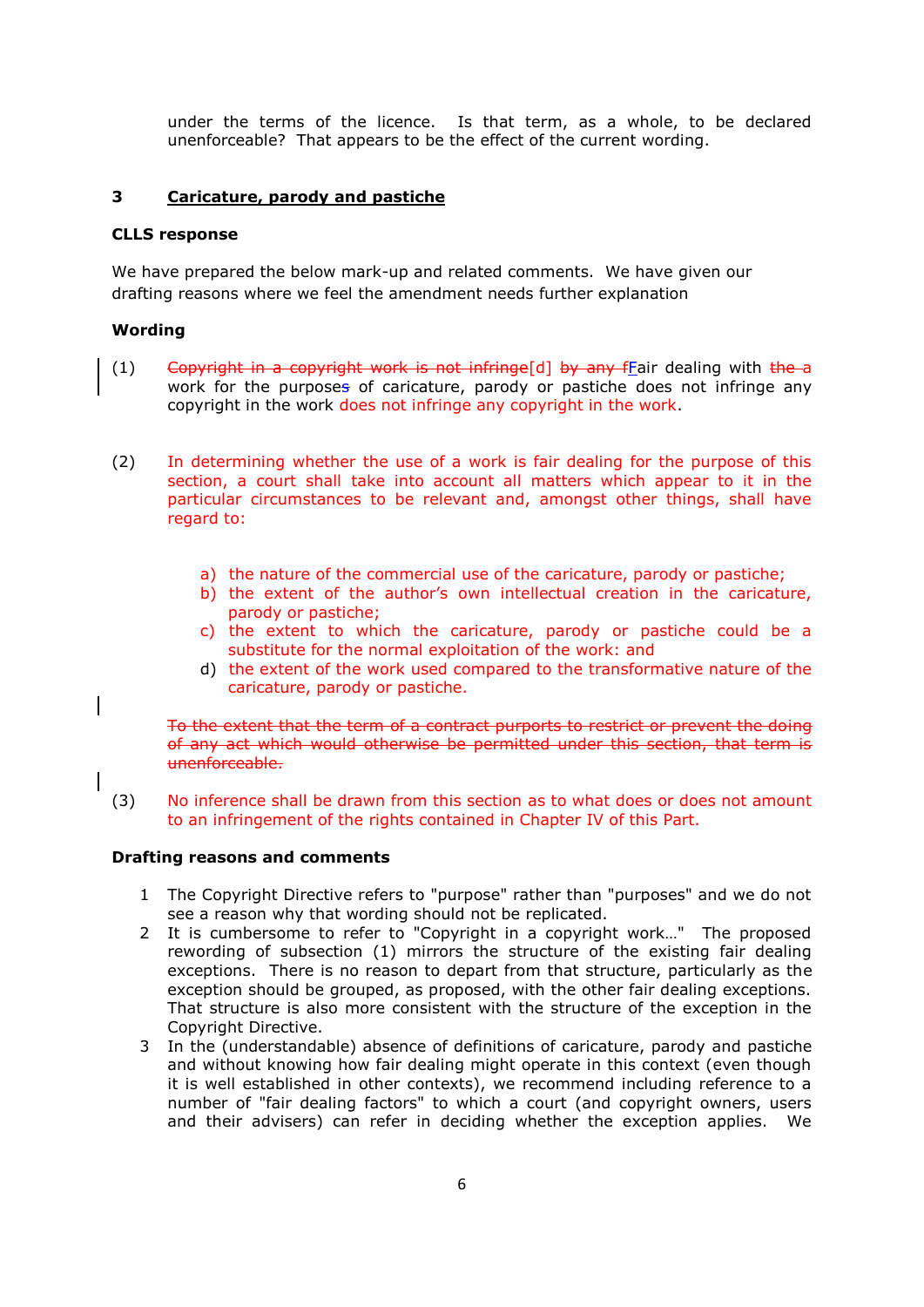consider this to be an important way of reducing the inevitable uncertainty that will follow the introduction of this exception and of adapting the fair dealing concept to this new context, which poses greater concerns for copyright owners than other fair dealing exceptions. Further, it would also reduce the difficulties posed by including "pastiche", which, as an art form, necessarily involves less transformative use and is more likely to involve reproduction of all of a work (and be competitive with the original) than parodies or caricatures. In our view, this approach will make it clear that the exception cannot be used as a defence to outright copying of a work, whereas the current drafting does not make this clear.

- 4 The wording of the introduction to subsection (2) reflects the wording currently used in section 97A.
- 5 If a licensee chooses to accept less flexibility in return for paying less, then the relevant contract should be able to reflect that.
- 6 A vast number of contracts will already have been entered into which prohibit caricature, parody and pastiche. It would be very unfortunate and could lead to any number of unintended unfortunate consequences if those terms were ruled retrospectively unenforceable. For example, a term of a current agreement might provide that a licensee is not able to do any act other than those which it is entitled to perform under the terms of the licence. Is that term, as a whole, to be declared unenforceable? That appears to be the effect of the current wording.
- 7 In our view it is important to be clear within this section that a fair dealing caricature, parody or pastiche that falls within the exception may, nonetheless, infringe an author's moral rights. We have adapted wording used elsewhere in the Act (see, for example, sections 21(5) and 28(3)).

### **4 [Quotation](http://www.ipo.gov.uk/techreview-quotation.pdf)**

#### *IPO Statement*

*1 As described in 'Modernising Copyright' the Government intends to amend the current fair dealing exception for criticism and review, reframing it as a quotation exception for purposes such as, but not limited to, criticism and review.*

*4. The exception is drafted as Section 30A of the Copyright, Designs and Patents Act. As it will replace the present fair dealing exception for criticism and review, Sections 30(1) and 30(1A) will be deleted.* 

*5. Subsection (1) defines the scope of the exception. The exception permits the use of a quotation from a work for purposes such as criticism and review. In one dimension this slightly narrows the current criticism and review exception by permitting use only for the purpose of quotation. In another it slightly widens it by allowing such quotations to be used for purposes other than, but similar to, criticism and review.* 

*Q: Is Subsection 1 an effective implementation of Government policy?*

#### **CLLS response**

Yes.

#### *IPO statement*

*6. Subsections (1)(a) to (c) add further conditions of use to the exception. The work must have been lawfully made available to the public; the quotation must be*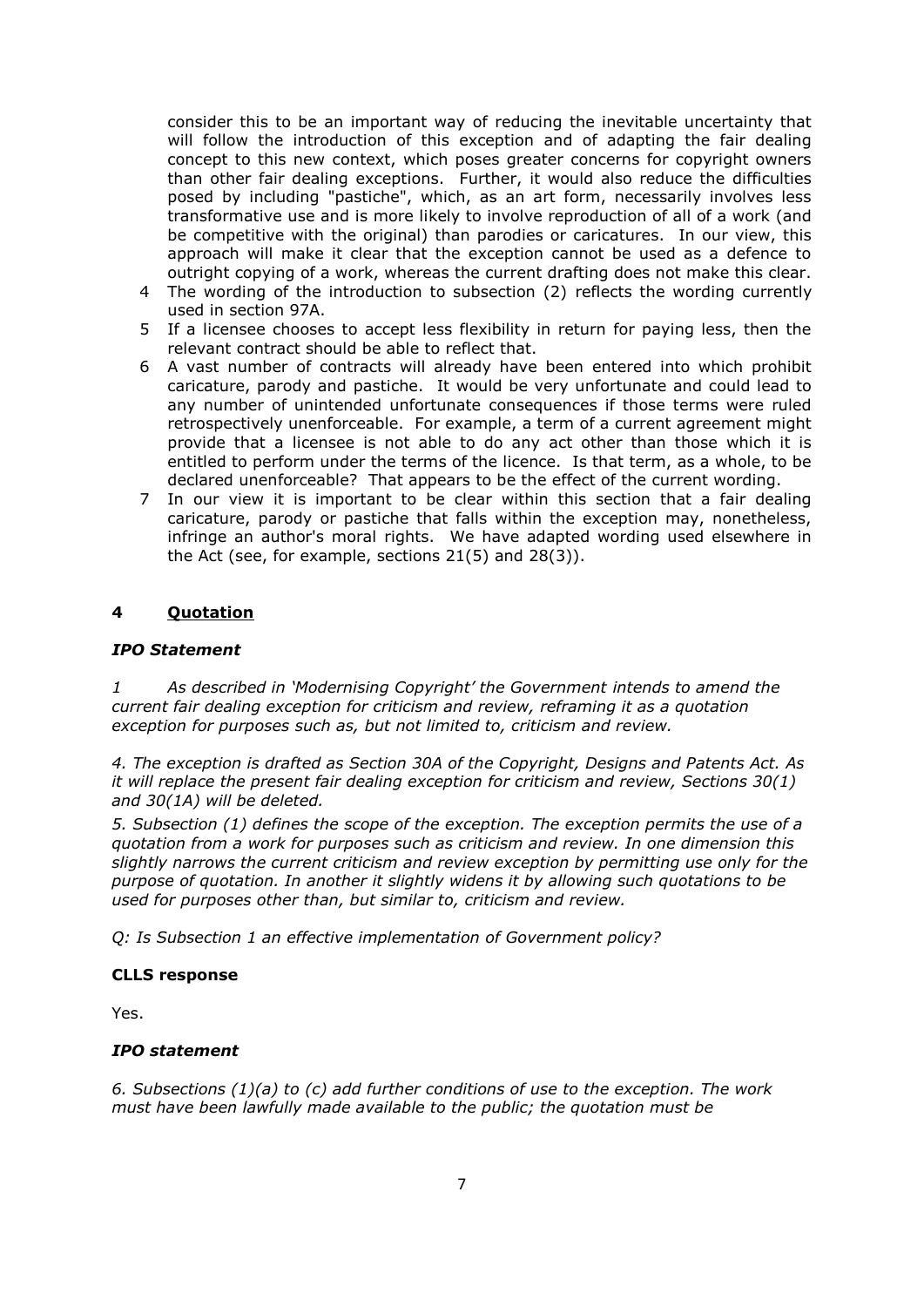*accompanied by a sufficient acknowledgement; and the use of the quotation must be a fair dealing with the work.* 

*7. The first two of these conditions – subsections 1(a) and (b) are conditions of Article 5(d) of the Copyright Directive.* 

*8. The third condition, fair dealing, is intended to operate in a similar way to existing fair dealing provisions. It will permit use of a work for the purpose of quotation only to the extent that is fair.* 

*Q: Do these conditions effectively implement the Government's policy, including obligations under the relevant European legislation?*

#### **CLLS response**

#### **Scope:**

The wording of the proposed exception seems to make it wider in some respects than is permitted under Art 5.3(d) of Directive 2001/29, and narrower in others.

Our concern as to excessive breadth relates to the sufficient acknowledgement. Art. 5.3d requires this "unless this turns out to be impossible." The proposed language for the UK exception "where possible", seems a weaker test, or at least a reversal of the burden of proof.

Since the Court's practice in IP cases when construing wording deriving from a Directive is to refer to the Directive, in practice the Court should construe this exception as meaning the same thing as "unless this turns out to be impossible". Unnecessary debate and uncertainty on the difference in wording should be removed by tracking the language of the Directive on this point.

Similarly, the Directive allows "quotations [plural] for purposes of criticism or review…". The current draft wording is of concern both because it may be interpreted to mean that only one quotation from a work is allowed under the exception, and because the inclusion of the words "from that work" may be interpreted to mean that the quotation cannot consist of the whole of a work (e.g. the whole of an artistic work). Tracking the language of the Directive would lead to consistency of interpretation.

#### **Contract override**

The mandatory contract term override should be removed.

The permitted exception for quotation in Article 5.3 d of Directive 2001/29 is, of course, optional, not mandatory.

In practice, many instances in which copyright material is quoted will not involve a relevant contractual relationship between the right holder and the person quoting. Even where there is such a relationship, in our experience as lawyers who frequently advise on copyright-related agreements, it would be unusual to see a licence which prevented the licensee from making quotations from publically available sources in ways that would fall within the proposed exception. So, this proposed provision not only lacks any basis in Directive 2001/29, but also operates as an unnecessary restriction on freedom of contract, with possible unintended consequences, including increased complexity in licence terms to protect other restrictions from being tainted by possible nullity.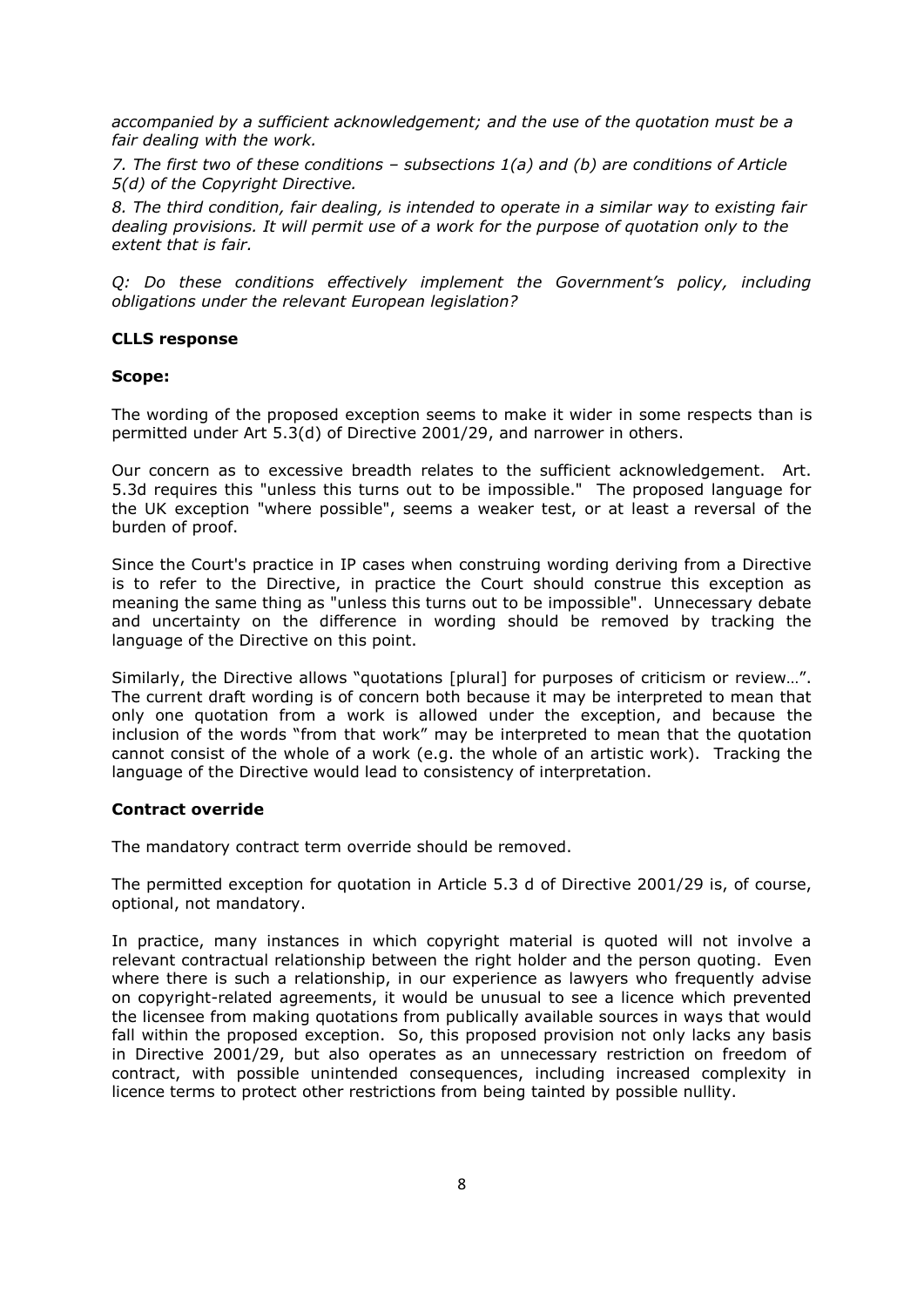# **Wording**

We suggest the amendments below. They are intended to reflect the wording of the Directive more closely.

### **30A Quotation**

(1) Copyright in a work is not infringed in a copyright work by the use of a quotations from that work for purposes such as criticism or review provided that: (a) …

(b) use of the quotation is accompanied by sufficient acknowledgement ( $\theta$ ) where this is unless this is impossible); and

(c) the use of the quotation is fair dealing with the work.

(2) Use of a quotation from a copyright work is not fair dealing unless:

(a) the use of the quotation it is in accordance with fair practice; and

(b) the extent of the quotation is required by the specific purpose for which it is-required used.

# **5 [Public Administration](http://www.ipo.gov.uk/techreview-public-admin.pdf)**

### *IPO statement*

### *Public administration*

*1. The amendments to section 47 and 48 are intended to allow public bodies to make material that is open to public inspection or on an official register…available to the public through online services.* 

*2. This will mean that the public will be able to obtain copies of relevant information easily and conveniently.* 

*3. We do not believe this extension should include material that is commercially available to purchase or license.* 

### *Commentary on the Draft Legislation*

*4. The wording in (2) (a) (iii) is intended to cover the publication of copies of the material on the internet by the public body.* 

*5. The wording is designed to allow for instances where material already open to public inspection is made available by a public body. Currently a public body can 'issue' copies to members of the public (by letter, email, or other means).*

# *IPO question*

*Q: Does this wording sufficiently capture the policy aim?*

### **CLLS response**

Yes, although we would suggest some word changes, in order to make it easier to understand which acts are authorised by the sections. Sections 47 (2) (b) and 47 (3) (c) are effectively definitions, but this is not clear on the current wording.

### **Wording**

We suggest draft Section 47 (3) (c) is amended to read: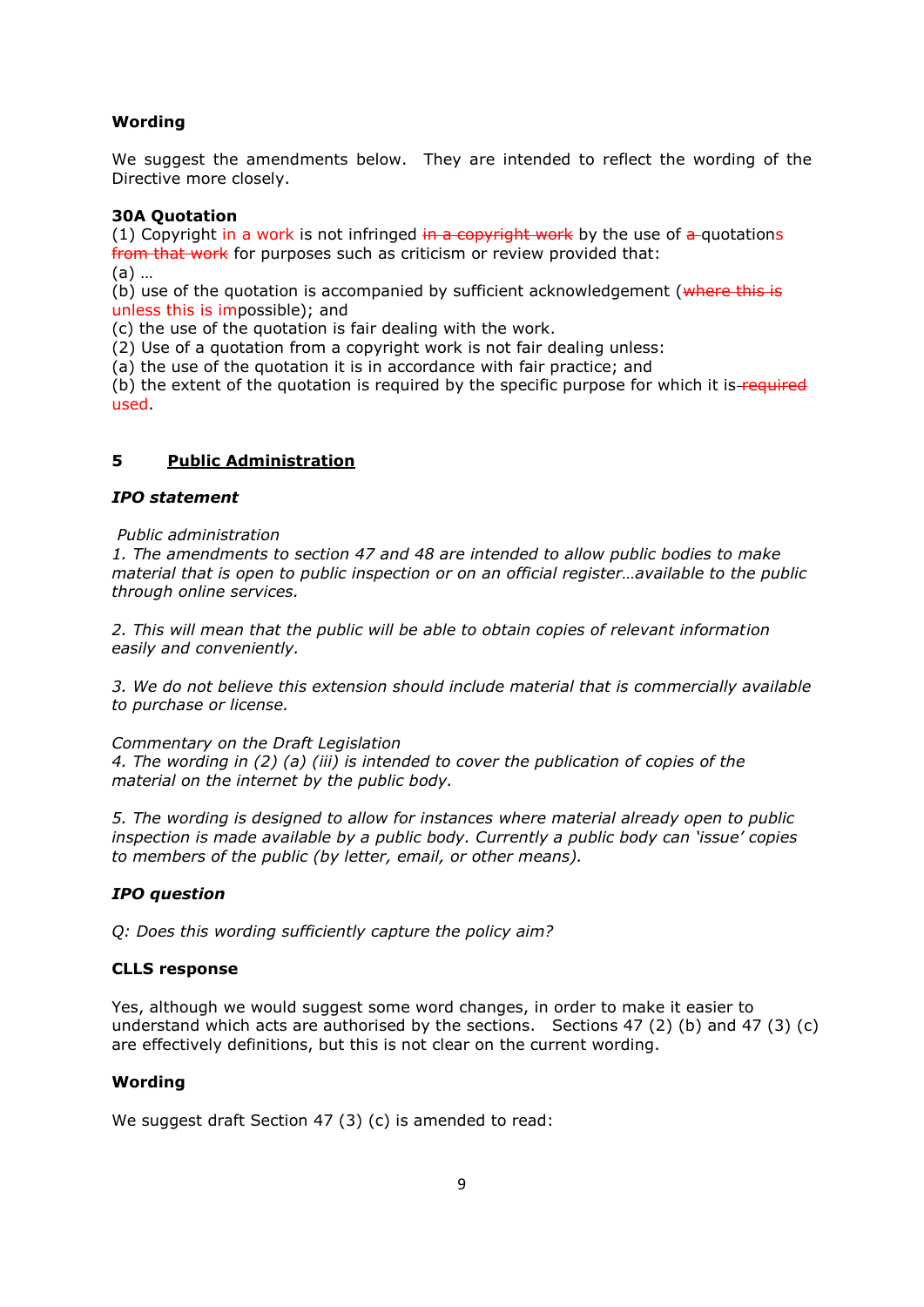*(c) the acts mentioned in paragraph (b) (i) are [acts] [those] done for the purposes of disseminating the information mentioned in paragraph (a); and*

And that the introductory wording to Section 47 (2) (b) is amended to read:

*(b) the acts mentioned in paragraph (a) (i) are those whose the purpose of the doing of any act mentioned in paragraph (a) is to: (i) enable the material to be inspected… etc.*

## *IPO question*

*Q: Does the wording need to explicitly refer to electronic transmission?*

### **CLLS response**

We believe it would be preferable. The draft wording of Section 47(2) (a) (iii) and Section 3 (b) (iii) is presumably intended to take these acts outside Section 20 (Infringement by communication to the public). As Section 20 (2) (b) states that communication to the public includes making available by electronic transmission, it makes sense for the exception to reflect that wording.

### *IPO question*

*Q: Does the suggested wording in (2) (c) and (3) (d) sufficiently protect commercially available works?*

Yes

17 July 2013

© CITY OF LONDON LAW SOCIETY 2013

All rights reserved. This paper has been prepared as part of a consultation process. Its contents should not be taken as legal advice in relation to a particular situation or transaction.